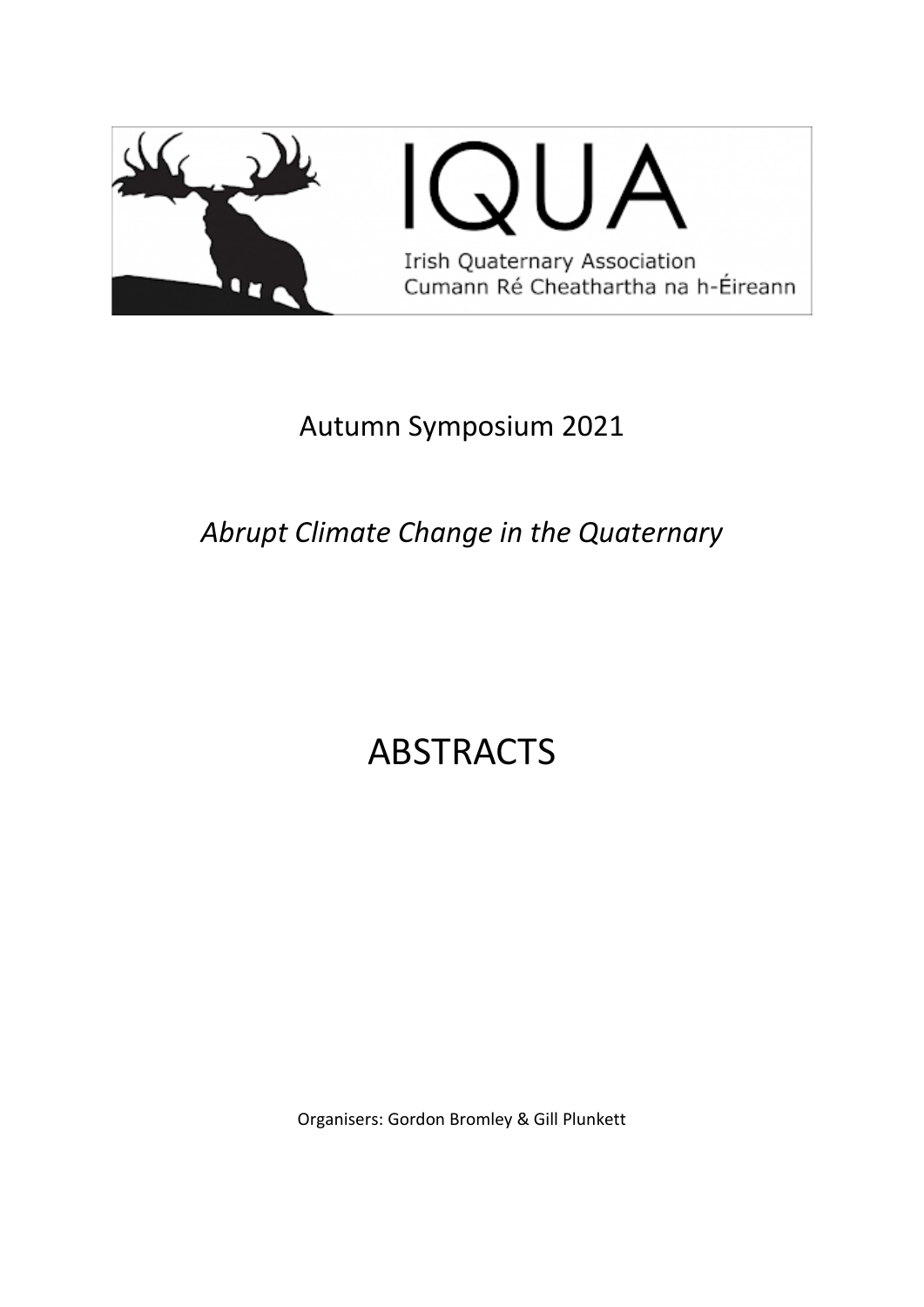

**Irish Quaternary Association** Cumann Ré Cheathartha na h-Éireann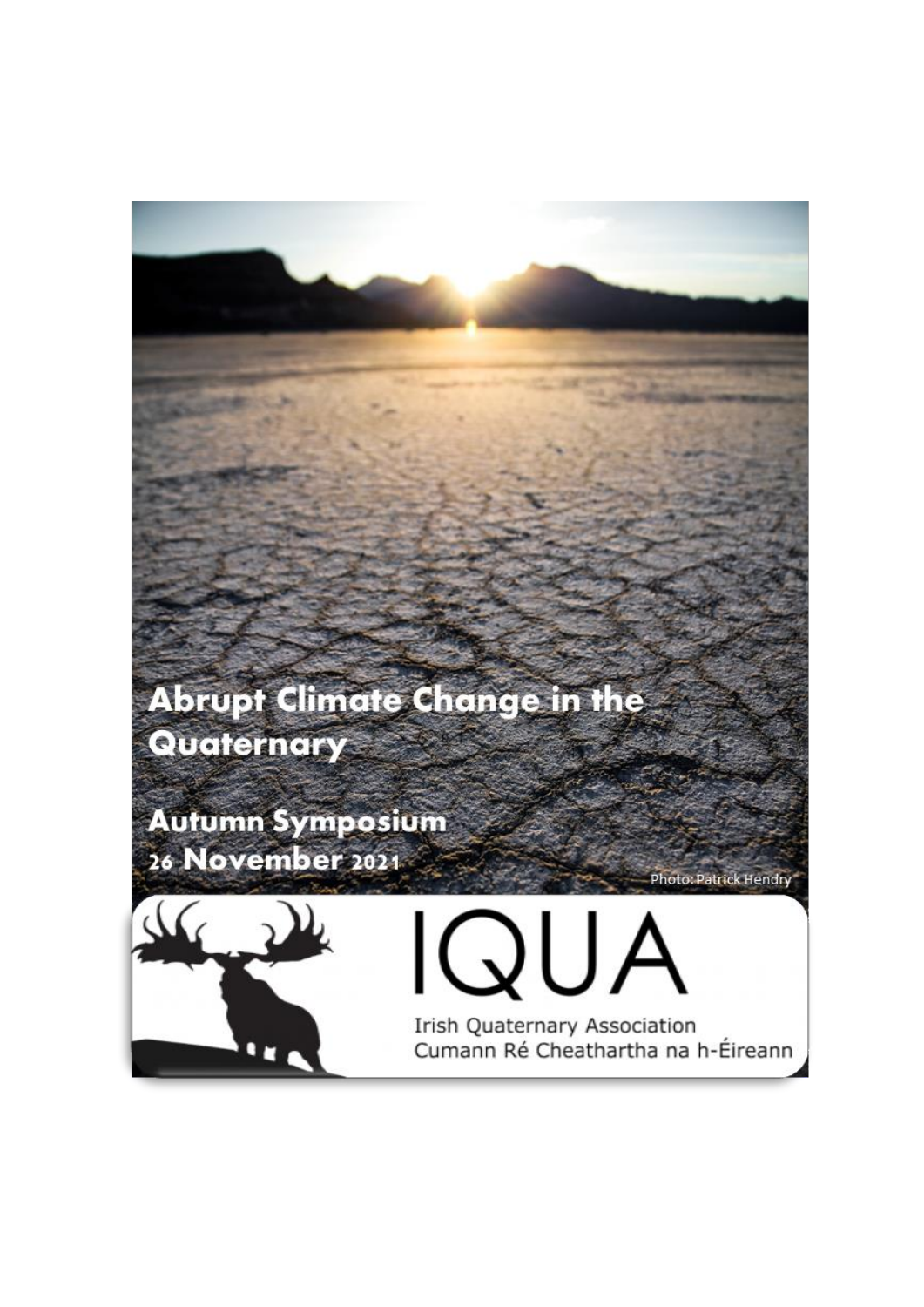## **IQUA Symposium 2021 Online: 26 November 2021 Opens at 9.45**

**9.45** President's Welcome

#### **Presentations**

**9.55** MIS 11 climate variability in Britain: a possible abrupt climate change signal in lacustrine faunal and geochemical data from Marks Tey, Essex.

*Anna March, Queen Mary University of London* 

**10.15** Rapid deglaciation of the Connemara ice dome at the end of the Last Glacial Maximum.

*Adrienne Foreman, National University of Ireland, Galway* 

- **10.35** Post glacial climate change in the Burren: implications for abrupt climate change. *Colin Bunce, National University of Ireland, Galway*
- **10.55** A fresh look at abrupt climate variability (a glacial perspective). *Gordon Bromley, National University of Ireland, Galway*

#### **11.15** Break (15 minutes)

**11.30** The 4.2 kyr event in the Indian Ocean, and its impact on the Harappan civilization. *Nick Scroxton, Maynooth University* 

*\_\_\_\_\_\_\_\_\_\_\_\_\_\_\_\_\_\_\_\_\_\_\_\_\_\_\_\_\_\_\_\_\_\_\_\_\_\_\_\_\_\_\_\_\_\_\_\_\_\_\_\_\_\_\_\_\_\_\_\_\_\_\_\_\_\_\_\_\_\_\_\_\_\_\_*

*\_\_\_\_\_\_\_\_\_\_\_\_\_\_\_\_\_\_\_\_\_\_\_\_\_\_\_\_\_\_\_\_\_\_\_\_\_\_\_\_\_\_\_\_\_\_\_\_\_\_\_\_\_\_\_\_\_\_\_\_\_\_\_\_\_\_\_\_\_\_\_\_\_\_\_*

**11.50 Does size matter? Why some volcanic eruptions cause abrupt climate change and others do not** 

*Gill Plunkett, Queen's University Belfast* 

**12.10** Bog-timbers in Ireland: recent investigations into bog-pine provide fresh insights into Holocene climate change.

*\_\_\_\_\_\_\_\_\_\_\_\_\_\_\_\_\_\_\_\_\_\_\_\_\_\_\_\_\_\_\_\_\_\_\_\_\_\_\_\_\_\_\_\_\_\_\_\_\_\_\_\_\_\_\_\_\_\_\_\_\_\_\_\_\_\_\_\_\_\_\_\_\_\_\_*

*Michael O'Connell, National University of Ireland, Galway* 

- **12.30** IQUA Awards & Prizes
- **13.00** Closing remarks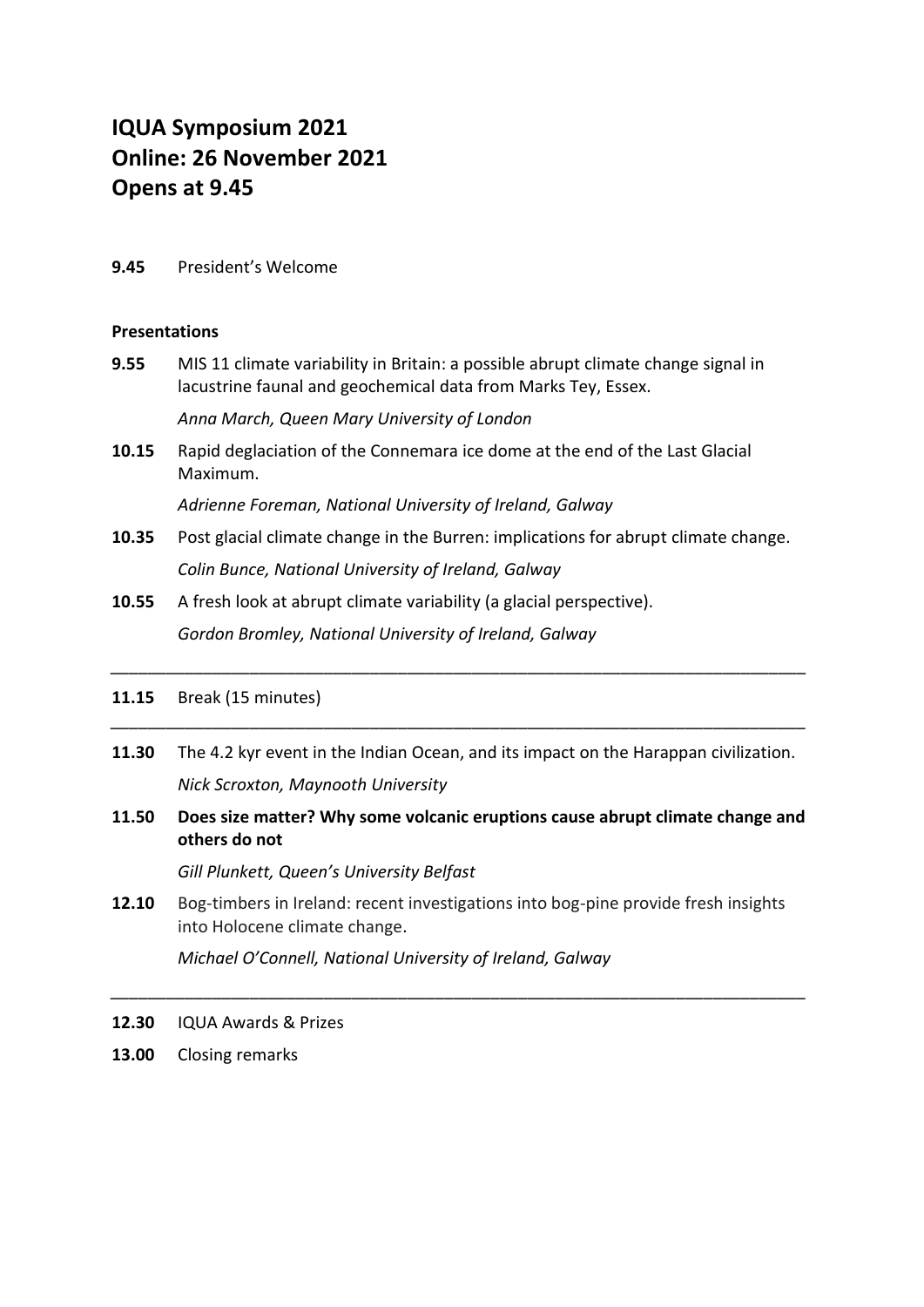## **MIS 11 climate variability in Britain: a possible abrupt climate change signal in lacustrine faunal and geochemical data from Marks Tey, Essex**

Anna March<sup>1</sup>; David Horne<sup>1</sup>; Jonathan Holmes<sup>2</sup>; Simon L Lewis<sup>1</sup>

1 School of Geography, Queen Mary University of London

2 Department of Geography, University College London

#### **Abstract**

A multiple-proxy study of ostracods was conducted on lake sediments from Marks Tey in Essex, which are considered the most complete British archive of Marine Isotope Stage (MIS) 11. Research focused on the exposed sediments that represent the period following the Hoxnian interglacial (MIS 11c). Oxygen isotope analyses of *Cytherissa lacustris* and temperature ranges reconstructed using the Mutual Ostracod Temperature Range method both provide independent evidence of considerable climate complexity, including up to four stadial-interstadial oscillations that can potentially be correlated with records from Europe and the North Atlantic. The oxygen isotope record is interpreted as recording fluctuations not only of temperature, but also of global ice-sheet extent.

These previously unrecognised MIS 11 climate fluctuations in Britain suggest opportunities for non-coeval migrations of humans into Britain, adding complexity to the interpretation of the archaeological record, which assigns post-Hoxnian human presence to a single interstadial (MIS 11a), following a single stadial (MIS 11b). The importance of the site at Marks Tey is, therefore, reinforced, not only for its Hoxnian record, but also for its record of MIS 11 beyond the interglacial period, a record that is unparalleled in Britain.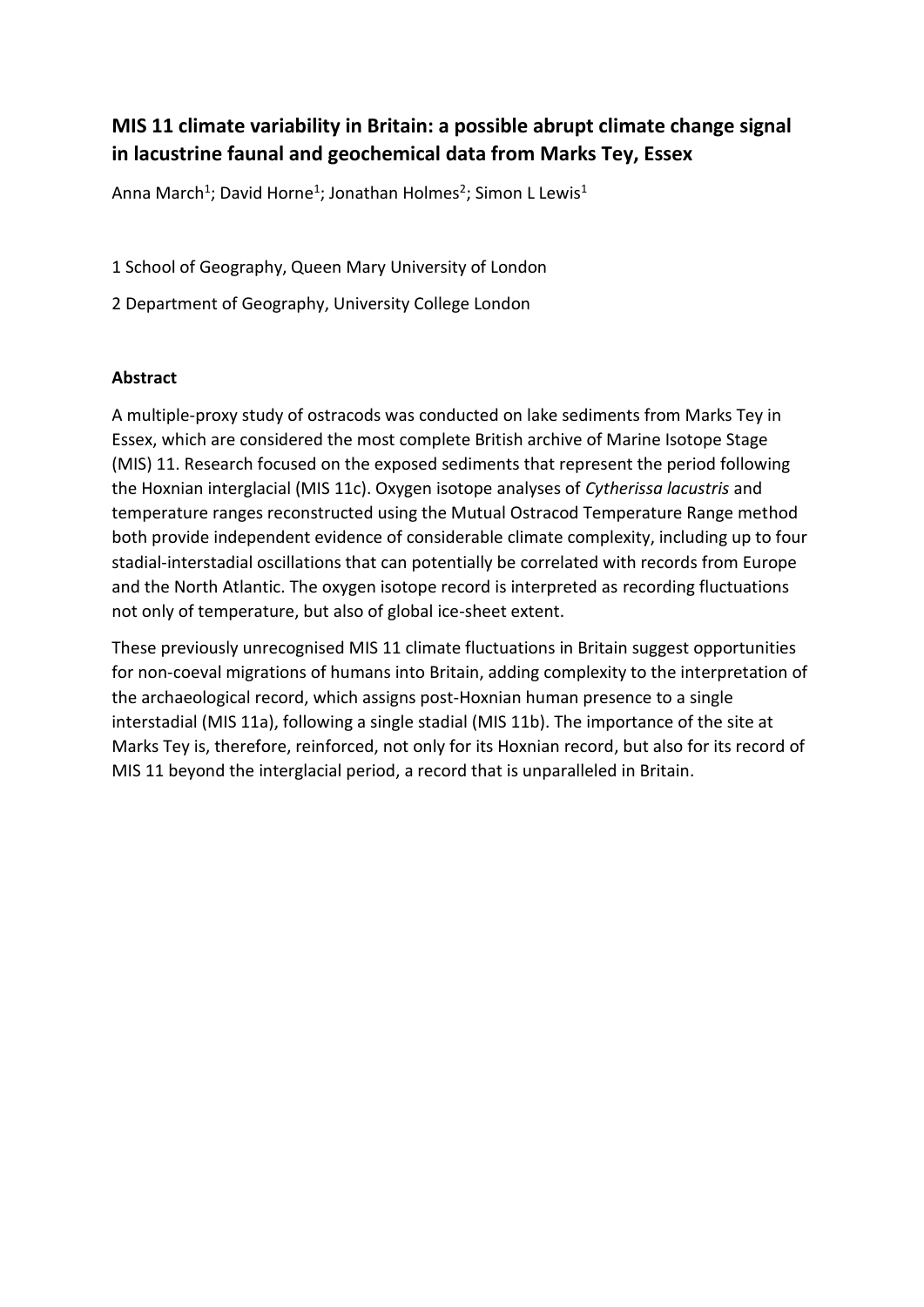## **Rapid deglaciation of the Connemara ice dome at the end of the Last Glacial Maximum.**

Adrienne Foreman <sup>1</sup>, Gordon Bromley <sup>1,2</sup>, Brenda Hall <sup>2</sup>, Margaret Jackson <sup>3</sup>

1 Palaeoenvironmental Research Unit, Geography, NUI Galway

- 2 Climate Change Institute, University of Maine, USA
- 3 Geography, Trinity College Dublin

#### **Abstract**

This work is a reconstruction of the timing and nature of glacial fluctuations in Connemara, western Ireland during Heinrich Stadial 1 (HS1) through vertical and horizontal transects of cosmogenic nuclide surface-exposure dating, coupled with geomorphic mapping of glaciofluvial landforms. Fifteen internally consistent cosmogenic beryllium-10 ages of erratic boulders indicate rapid and widespread deglaciation of the former Connemara ice centre at ~17.5 ka. The apparent abruptness of ice retreat, coupled with stratigraphic correlation with geomorphic features indicative of meltwater, suggests that deglaciation was driven by enhanced melting during the summer ablation season. This interpretation supports evidence for enhanced meltwater discharge and summertime warming elsewhere in Europe during HS1 but may conflict with the traditional view of stadials as severe year-round climate cooling events.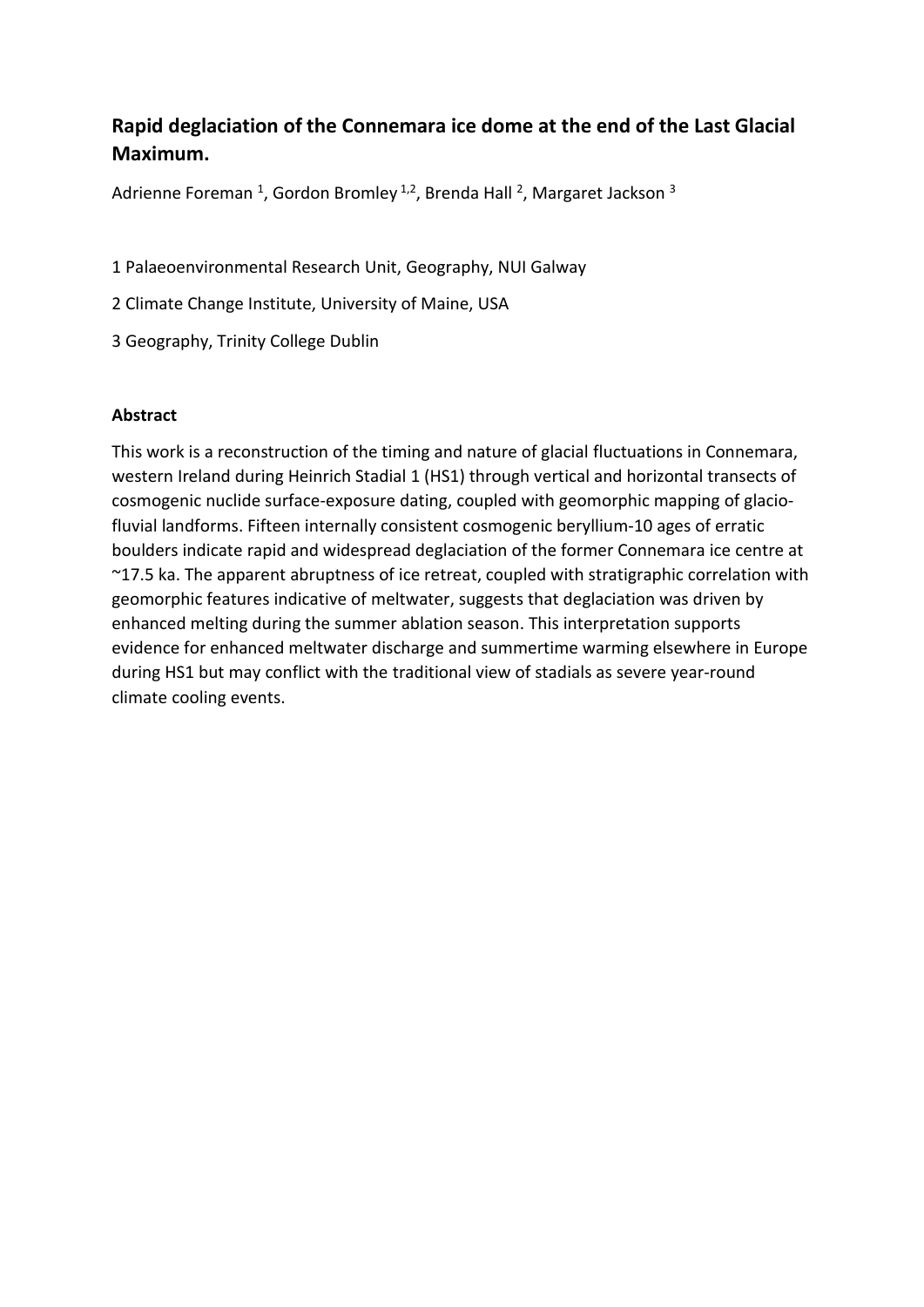### **Post glacial climate change in the Burren**

Colin Bunce

Palaeoenvironmental Research Unit, Geography, NUI Galway

#### **Abstract**

The Burren is an iconic example of glacio-karst with widespread examples of till deposits, striae and erratics overlapping with limestone pavements, dolines and caves; however, the interplay of these two processes is largely unknown. There is evidence that the Burren had a greater soil cover in the geologically recent past which prompts the question: *How did soils originate on a glaciated limestone substrate?* This project is examining a thin but widespread silt deposit found in the Burren, and elsewhere, that appears to be an immediately post-glacial loess deposit that may have been the parent material of the original soil in this area.

Here we present the results of some initial grain size measurements showing the strong predominance of silt sized material; describe its mineralogy, we will show S.E.M. images of individual grains which show typical loess textures and describe some unusual stratigraphy we have found at a number of Burren locations. This initial evidence supports the hypothesis that following deglaciation of the Burren there was a period of cold but dry climate allowing formation, transportation and deposition of glacially derived '*dust*'.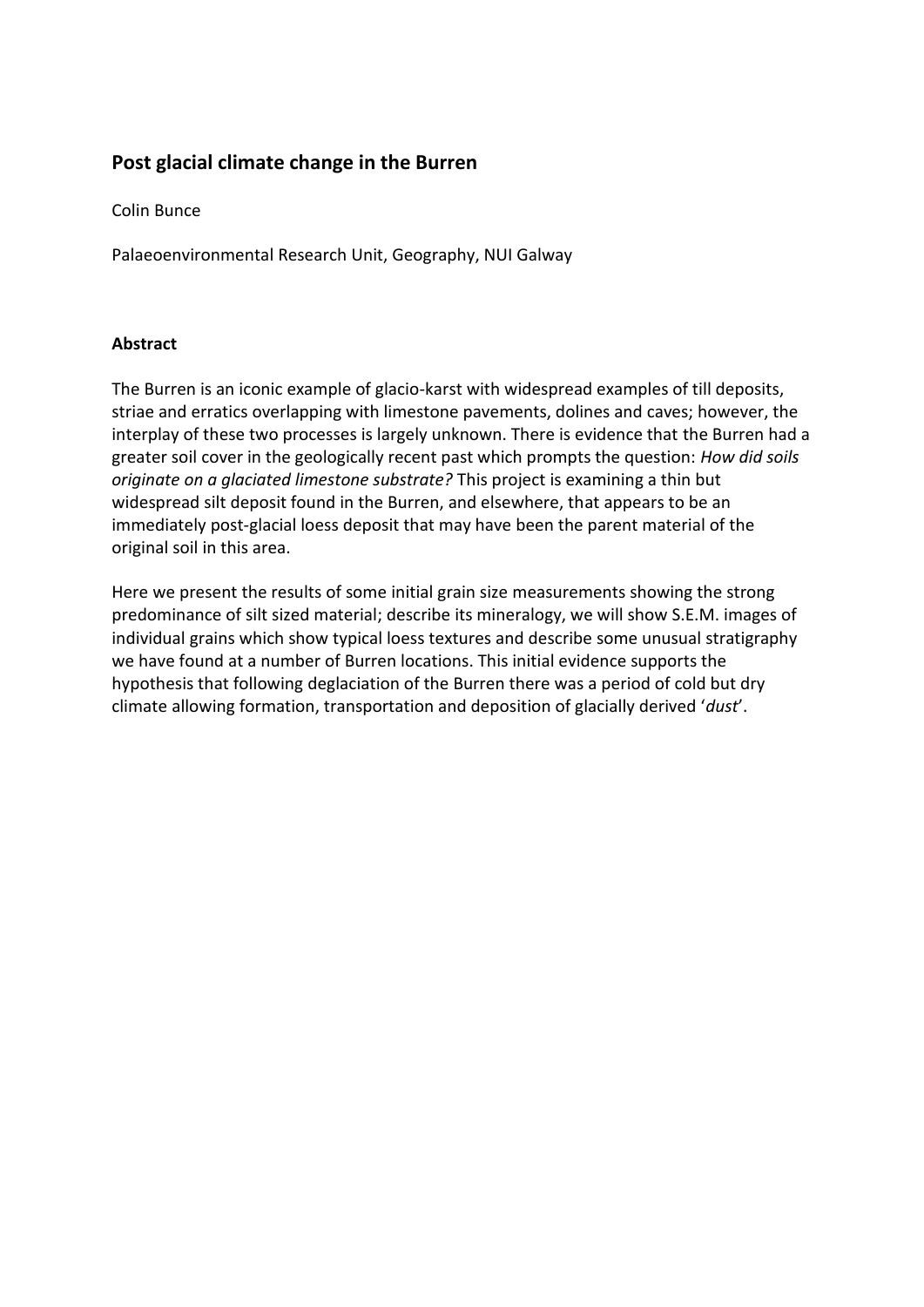## **A fresh look at abrupt climate variability (a glacial perspective).**

#### Gordon Bromley

Palaeoenvironmental Environmental Unit, Geography, NUI Galway

#### **Abstract**

Climate change is the greatest socio-economic force of the  $21<sup>st</sup>$  Century, creating uncertainty and threatening to overthrow basic societal foundations. Just as pandemics can quickly upend the human landscape, our climate system also exhibits sudden shifts. Geochemical evidence from ice cores suggests that, in the geologically recent past, mean temperatures in the North Atlantic region have repeatedly jumped as much as 10°C, equivalent to the difference between the modern-day and ice age world, within a human lifespan. Today, anthropogenic greenhouse emissions are upsetting the planet's radiative balance, causing an overall warming the rate and uniformity of which are unprecedented in at least the last 2000 years. Global civilisation has thrived on a large degree of certainty and environmental stability, highlighting the importance of predicting the shape and form of the climatic disruption to which we are now committed.

As a front-line tool for climate projection, the numerical models used to simulate future climate and guide national adaptation strategies are first 'tested' against proxy-based reconstructions of past climate (palaeoclimate) events, such as the last glacial maximum. Here, I discuss the growing contribution that geologic records of glacial change are making to our understanding of the timing, rate, and manifestation of abrupt climate change during the geologically recent past. Coupled with recent refinements in cosmogenic nuclide geochronology, the abundance of relict glacial deposits at almost all latitudes on Earth affords a potentially massive trove of terrestrial palaeoclimate data that can help inform targets for climate models. Emerging glacial chronologies from the Southern Hemisphere, tropics, and Northern Hemisphere also show, however, that the traditional view of abrupt climate change – drivers, mechanisms, and impacts – is potentially more complex (and interesting!) than previously thought.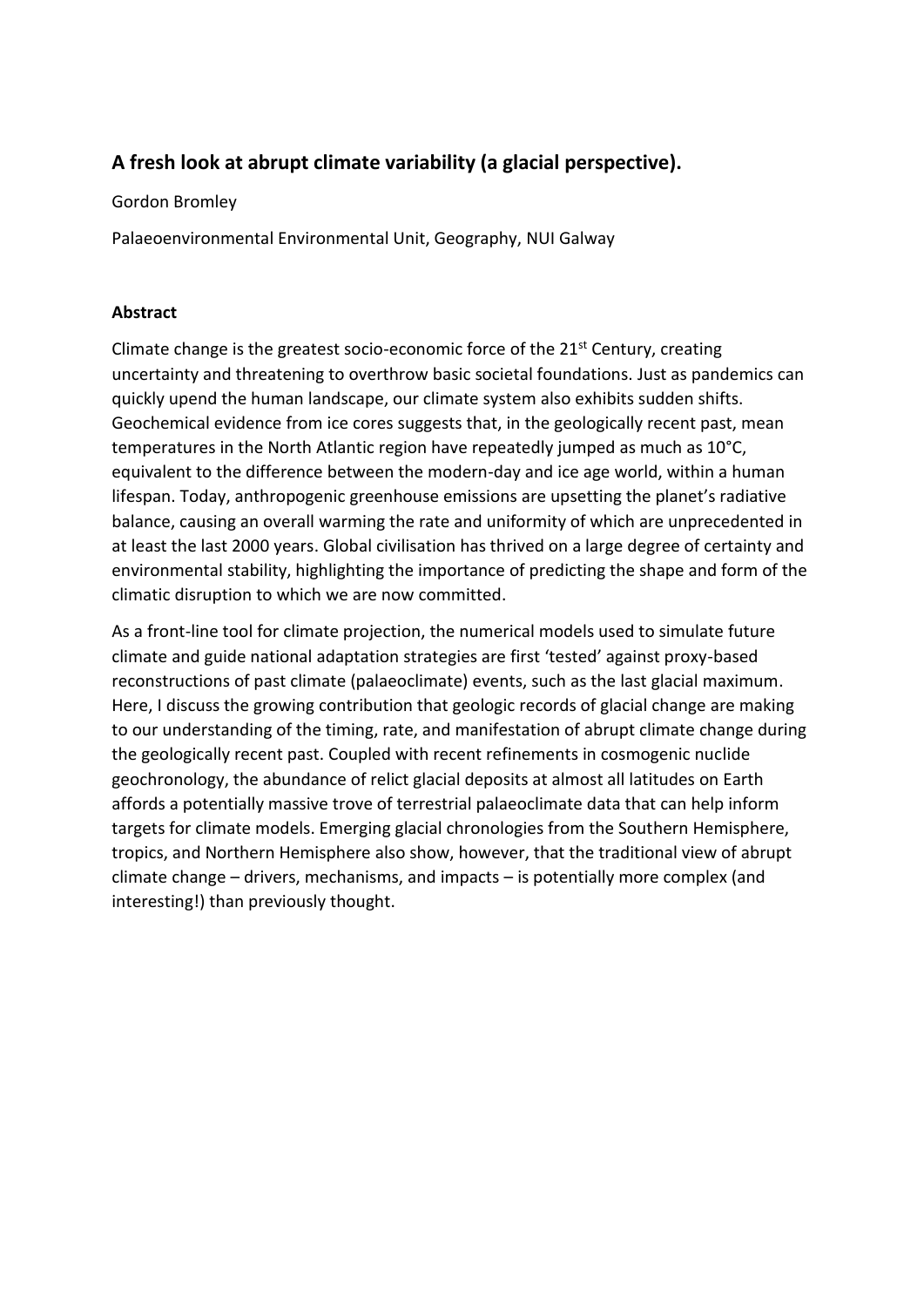## **The 4.2 kyr event in the Indian Ocean, and its impact on the Harappan civilization**.

Nick Scroxton

Geography, Maynooth University

The 4.2kyr event is one of the largest abrupt climate changes of the Holocene, yet it remains something of a climatic enigma. What is the global significance of the event? How did it impact past civilizations? And could the event really be a "Global Megadrought"? Limiting progress is uncertainty over the nature and spatial extent of the 4.2kyr event outside the data-rich heartland of the Mediterranean and Middle East.

In this study we investigate hydroclimate variability around the Indian Ocean basin and Middle East during societal collapse and deurbanization of the Harappan civilization in the Indus Valley between 4.2 and 3.4 kyr BP. Through a synthesis of high-resolution paleoclimate data we determine there was no summer monsoon drought during the 4.2 kyr event in the Indus Valley. Instead we document consecutive winter and then summer rainfall droughts over 800 years. Our Double Drought hypothesis provides more detailed climatic context for the Harappan civilization, resolves the cropping paradox, acknowledges societal resilience and adaptation strategies, and fits the spatial-temporal pattern of urban abandonment. The consequences for the new mid- to late- Holocene Global Boundary Stratotype Section and Point in a stalagmite from Meghalaya are explored.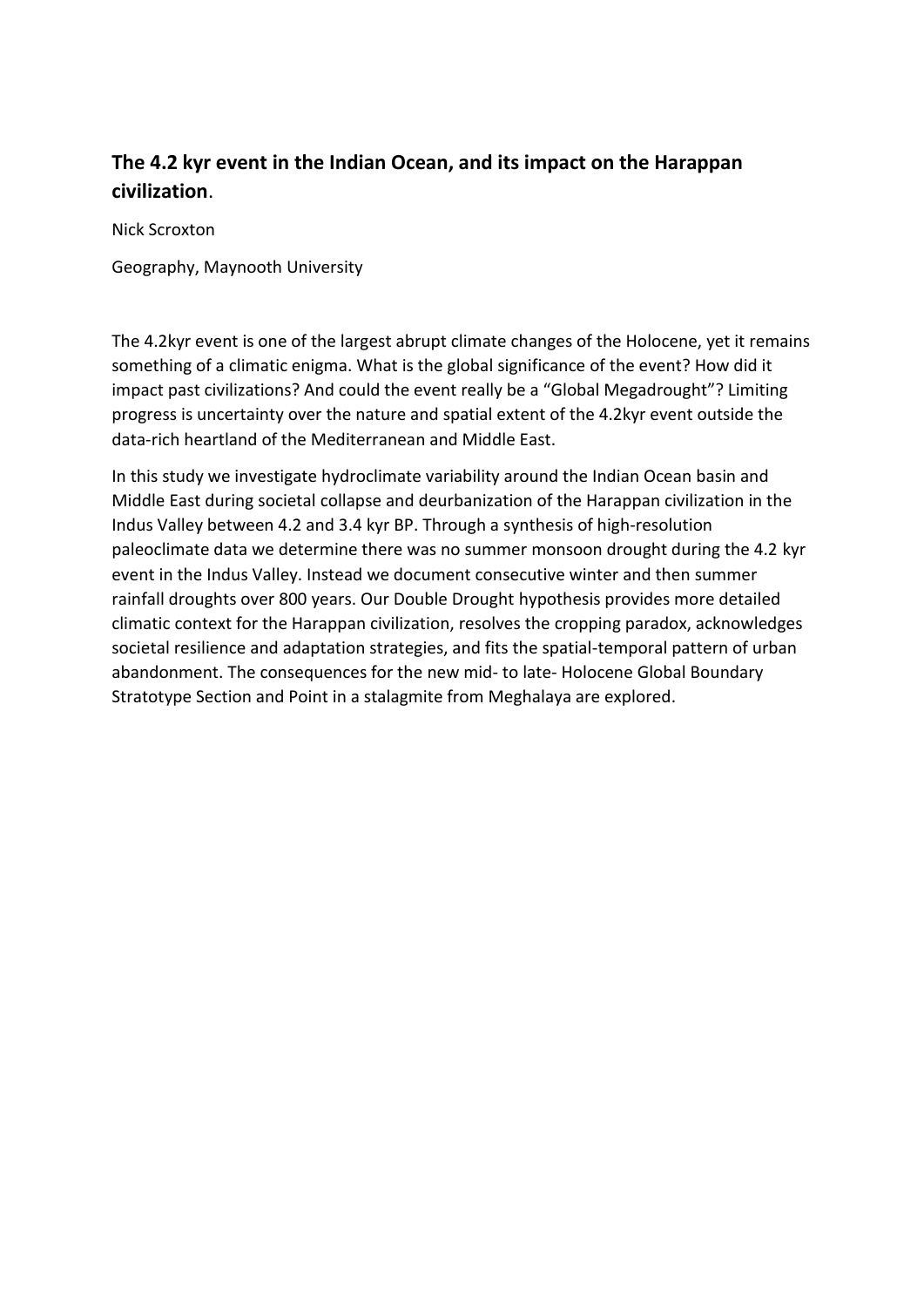## **Does size matter? Why some volcanic eruptions cause abrupt climate change and others do not**

Gill Plunkett

Archaeology & Palaeoecology, School of Natural and Built Environment, Queen's University Belfast, Belfast Bt7 1NN

Volcanic eruptions are a leading natural cause of abrupt climate variability, arising chiefly from the scattering effects of stratospheric sulphate emissions on incoming solar radiation. With tens of eruptions occurring every year, what determines which eruptions have the potential to alter the climate system? It has long been thought that large eruptions – those capable of high atmospheric injection and with a recurrence interval of one or two per century – are the main culprits. Tephra preserved in annually resolved Greenland ice cores provides insights into which eruptions are linked to periods of documented climate and societal impacts during the Common Era. Amongst the tephras found in Greenland are those from the 946 CE Millennium Eruption, 852/3 CE Churchill eruption and 1362 CE Öraefajökull eruption (Iceland), all large events (Volcanic Explosivity Indices of 7, 6 and 5, respectively) and none of which is clearly associated with an observed climate or societal impact beyond their immediate areas. Here, I consider the characteristics of those eruptions that correspond with documented environmental effects, and attempt to identify commonalities amongst them that might provide insights into the kinds of eruptions that trigger abrupt climate change. I posit that eruption characteristics other than magnitude are critical factors in determining the climate impact of a given eruption.